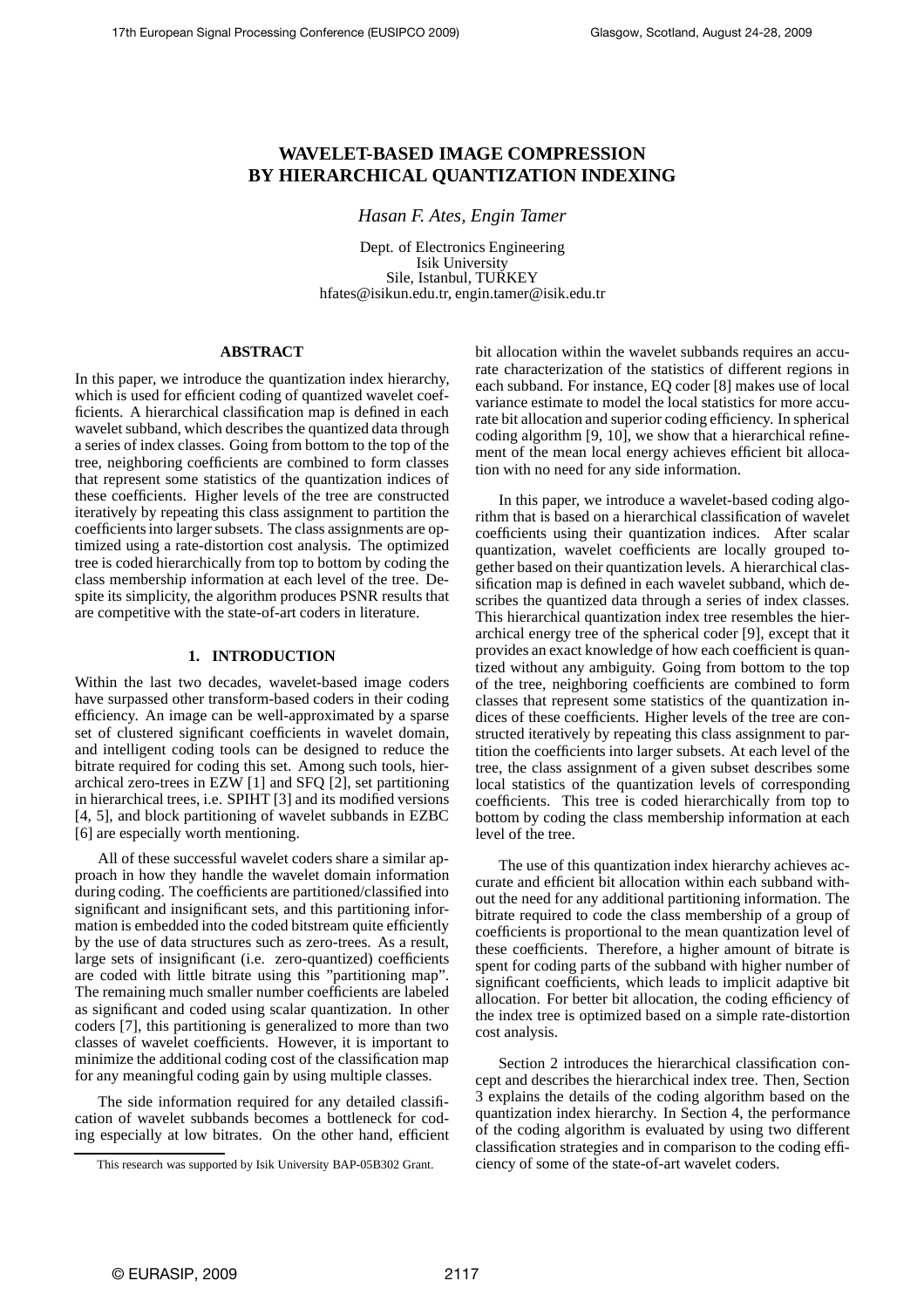

Figure 1: Hierarchical index tree  $(J = 2)$ .

# **2. HIERARCHICAL QUANTIZATION INDEX CLASSES**

Suppose that  $c(m, n)$  represents the coefficients of the wavelet subband  $W_k^l$ ,  $1 \leq k \leq K$ , of K level wavelet transform of a given image. Here,  $l \in \{HL, LH, HH\}$  stands for the horizontal, vertical and diagonal subbands. Suppose  $W_k^l$ is of size  $2^J \times 2^J$ ; then,  $0 \le m, n < 2^J$ . The absolute value of each coefficient, i.e.  $|c(m, n)|$ , is scalar quantized and assigned to a non-negative quantization level/index  $i(m, n)$ , as follows:

$$
i(m,n) = Q[[c(m,n)]], \qquad (1)
$$

$$
\tilde{c}(m,n) = sign(c(m,n))Q^{-1}[i(m,n)]. \qquad (2)
$$

where  $\tilde{c}(m, n)$  represents the reconstructed coefficient value by inverse quantization.

Now, we pair different quantization indices to form the following index classes:

$$
\mathcal{C}_r = \{(i_1, i_2)| f(i_1, i_2) = r, \forall i_1, i_2, r \in \mathcal{Z}^+\}\
$$
 (3)

where  $i_1$ ,  $i_2$ , r are non-negative integers and  $f(.,.)$  represents a class assignment function. The number of integer pairs in each class is defined to be  $N_r = |\mathcal{C}_r|$ . The assignment function is supposed to classify similar index pairs under the same class. Section 2.2 explains how this similarity of index pairs could be defined.

These index classes will be used to construct a hierarchical description of the quantization indices of wavelet coefficients. The first level of the hierarchical index tree is formed by pairing neighboring wavelet coefficients according to the class definition given above:

$$
\Gamma_{0,0}(s,t) = i(s,t),
$$
  
\n
$$
\Gamma_{1,0}(s,t) = f(\Gamma_{0,0}(2s,t), \Gamma_{0,0}(2s+1,t)).
$$
 (4)

Likewise, the upper levels of the hierarchy are defined iteratively as follows (for  $0 < u < J$ ):

$$
\Gamma_{u,u}(s,t) = f(\Gamma_{u,u-1}(s,2t), \Gamma_{u,u-1}(s,2t+1)),
$$
  
\n
$$
\Gamma_{u+1,u}(s,t) = f(\Gamma_{u,u}(2s,t), \Gamma_{u,u}(2s+1,t)).
$$
 (5)

In this paper, we propose to code this hierarchical index tree, instead of coding the quantization index of each wavelet coefficient individually. More specifically, from top to bottom, the class assignment values,  $\Gamma_{u,v}(s,t)$   $(0 \le u \le J,$  $v \in \{u, u-1\}, 0 \leq s, t < 2^{J-u}, 2^{J-v}$ , will be coded. Figure 1 shows some of the class assignment variables at different levels of the index hierarchy. The details of the coding procedure will be explained in Section 3.



Figure 2: Circular assignment classes.

#### **2.1 Quantization Function**

The quantization function  $Q(.)$  could be selected as any scalar quantizer. In this paper, we prefer to use a dead-zone uniform quantizer, since the use of a dead-zone improves the coding efficiency by fine tuning the set of insignificant wavelet coefficients that are to be quantized to zero. Hence;

$$
Q[c] = \begin{cases} 0 & \text{if } 0 \le c < T \\ \left\lfloor \frac{c - T}{q} + 1 \right\rfloor & \text{if } T \le c \end{cases}
$$
 (6)

where  $T$  is the deadzone size and  $q$  is the quantization step size. The inverse quantization is given as:

$$
Q^{-1}[i] = \begin{cases} 0 & \text{if } i = 0\\ iq + T - q/2 & \text{else} \end{cases}
$$
 (7)

### **2.2 Class Assignment Function**

In classification of wavelet coefficients, the main goal is to differentiate coefficients based on their statistical properties or information content. Therefore, the class assignment is supposed to represent some common statistics of the wavelet coefficients that are assigned to the same class. In other words, groups of coefficients with similar information content should be assigned to the same class. Depending on how this information content is described, many class assignment function can be designed. In this paper, we look at two different assignment functions that provide high coding efficiency.

The first function is motivated by the local energy representation in spherical coder, and assigns index pairs  $(i_1, i_2)$ to the closest circle with integer radius (see Figure 2):

$$
f(i_1, i_2) = \left\lfloor \sqrt{i_1^2 + i_2^2} + 0.5 \right\rfloor \tag{8}
$$

Hence, at each level of the hierarchy,  $\Gamma_{u,v}(s,t)/2^{u+v}$ , as defined in Eqn. (5), will approximately represent the root mean square of the quantization indices of underlying coefficients. In Figure 2, the gray area shows the class  $C_2$  and the dots in this area shows the corresponding index pairs (i.e.  $(0, 2)$ ,  $(2, 0), (2, 1), (1, 2)$  and  $N_2 = 4$ ) for this "circular" assignment function.

Another successful choice for  $f(.,.)$  is the maximum of the two indices:

$$
f(i_1, i_2) = \max(i_1, i_2)
$$
 (9)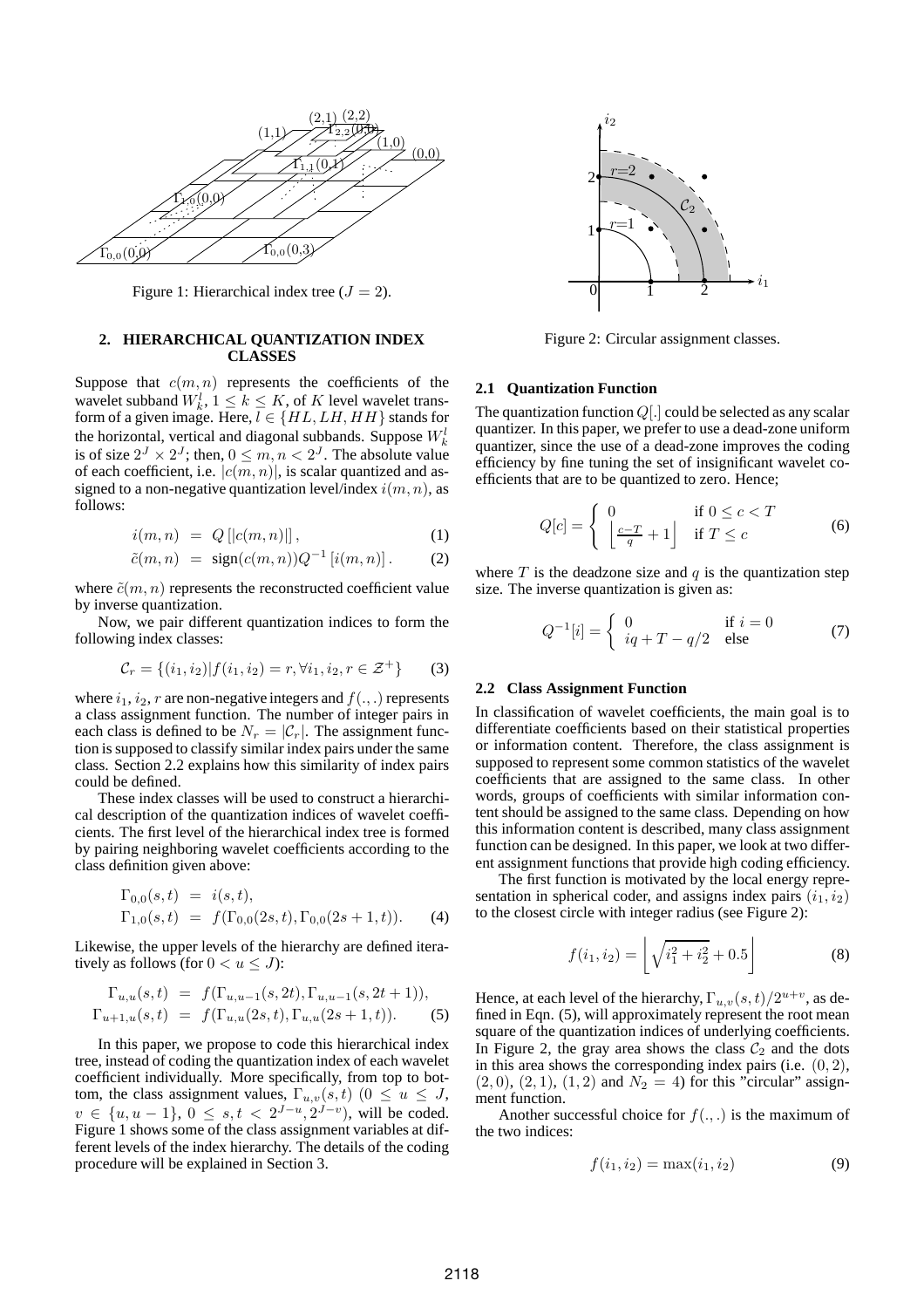

Figure 3: Max assignment classes.

This time  $\Gamma_{u,v}(s,t)$  will correspond to the maximum index of the underlying coefficients. Figure 3 shows the classes  $\mathcal{C}_r$ ,  $r = 1, 2$  and the corresponding index pairs  $(N_k = 2k + 1)$ for this "max" assignment function. We will compare the performance of these two assignment functions in Section 4.

Note that, for both assignment functions,  $f(0, 0) = 0$ and  $N_0 = 1$ . These two conditions are essential for efficient class assignment, due to reasons that will be clarified in the next section. Section 3 describes a simple optimization and coding strategy for efficient coding of the quantization index hierarchy.

### **3. WAVELET CODING BY QUANTIZATION INDEX HIERARCHY**

The coding algorithm described in this section is applied independently in each wavelet subband,  $W_k^l$ , of size  $2^J \times 2^J$ . The coded data are the class assignment variables,  $\Gamma_{u,v}(s,t)$ , plus the sign bits of each significant wavelet coefficient. Encoding/decoding is performed hierarchically, starting from the top of the index tree, i.e.  $\Gamma_{J,J}(0,0)$ , going down to the coefficient level, i.e.  $\Gamma_{0,0}(m, n)$ .

During encoding, at level  $(u, u)$  of the index hierarchy, given  $\Gamma_{u,u}(s,t)$ , we know from Eqn.(5) that  $(\Gamma_{u,u-1}(s, 2t), \Gamma_{u,u-1}(s, 2t + 1))$  should be one of the  $N_{\Gamma_{u,u}(s,t)}$  index pairs in class  $\mathcal{C}_{\Gamma_{u,u}(s,t)}$ . Assuming all the index pairs are equally probable, entropy coding this class assignment information requires  $\log_2(N_{\Gamma_{u,u}(s,t)})$  bits on average.

Note that, whenever a subtree of the index hierarchy is assigned to zero-class  $C_0$  (i.e.  $\Gamma_{u,v}(s,t) = 0$ ), all the subsequent class assignments and hence all the wavelet coefficients belonging to this subtree should be zero, and no additional bitrate is needed to code the remaining class indices of that subtree. Finding which subtrees should be assigned to  $C_0$  is essential for improving the coding efficiency of the proposed algorithm.

Indeed, it turns out that building the hierarchical index tree using the original index values and coding this tree does not lead to an optimal coding result. For instance, a coefficient could be individually considered as significant and quantized to a nonzero level. However, when considered as part of a subtree in which each nonzero class assignment will cost additional bitrate, it might actually reduce the total rate-distortion cost to zero-quantize this coefficient and all the other coefficients of this subtree. Hence, for optimal performance, the total coding cost of each subtree should be

evaluated and it should be determined whether to code it as it is or assign all class indices to zero.

For that purpose, we propose a rate-distortion cost analysis that is similar to the one described in [9]. Going from the bottom to the top of the index tree, we compare the Lagrangian cost of zero-quantizing all coefficients of a given subtree to the best alternative associated with choosing not to do so. The latter is equal to the cost of coding the class assignment of the current subtree plus the minimum costs of the two children subtrees (See Figure 1). At the end, coefficients that belong to zero-classes are set to zero.

In more detail, the algorithm is given as follows (assume  $0 \leq m, n < 2^J$ :

1. Quantize wavelet coefficients using a dead-zone quantizer:

$$
\Gamma_{0,0}(m,n) = Q[c(m,n)]
$$
  

$$
\tilde{c}(m,n) = \text{sign}(c(m,n))Q^{-1}[\Gamma_{0,0}(m,n)]
$$

2. **Optimizing index tree:** For each subtree, compare the Lagrangian cost of sending class variables of the wavelet coefficients to the cost of quantizing them all to zero. If the latter cost is smaller, then assign that subtree to  $C_0$ . Suppose  $L_{u,v}(s,t)$  represents the Lagrangian cost. Then,

$$
L_{0,0}(m,n) = (c(m,n) - \tilde{c}(m,n))^{2} + \lambda I(m,n)
$$

where  $I(m, n)$  represents the sign bit cost for coefficient  $c(m, n)$ , i.e.

$$
I(m,n) = \begin{cases} 0 & \text{if } \Gamma_{0,0}(m,n) = 0\\ 1 & \text{else} \end{cases}
$$

Set  $u = 1$ . While  $u < J$  do,

• For  $0 \leq s < 2^{(J-u)}, 0 \leq t < 2^{(J-u+1)}$ , define  $\Gamma_{u,u-1}(s,t)$  according to Eqn.(5), and define the Lagrangian costs:

$$
L_{u,u-1}(s,t) = L_{u-1,u-1}(2s,t)
$$
  
+  $L_{u-1,u-1}(2s+1,t)$   
+  $\lambda \log_2(N_{\Gamma_{u,u-1}(s,t)})$ 

where the Lagrangian cost for coding class information,  $\lambda \log_2(N_{\Gamma_{u,u-1}(s,t)})$ , is added to the total cost of two children subtrees in order to get the total cost of class assignments for the current subtree. Then, we compare this cost to the total distortion caused by zero-quantization:

$$
L_{u,u-1}(s,t) > \sum_{m=2^u s}^{2^u(s+1)-1} \sum_{n=2^{u-1} t}^{2^{u-1}(t+1)-1} c(m,n)^2
$$
  

$$
\Rightarrow \Gamma_{u,u-1}(s,t) = 0.
$$

- For  $0 \le s, t < 2^{(J-u)}$ , repeat the same procedure for  $\Gamma_{u,u}(s,t)$  and  $L_{u,u}(s,t)$ .
- Increment  $u$  and repeat step 2.
- 3. **Encoding/Decoding:** Code  $\Gamma_{J,J}(0,0)$ . Set  $u = J$ . While  $u > 0$  do,
	- For  $0 \leq s, t < 2^{(J-u)}$ , encode/decode the subtree assignments,  $\Gamma_{u,u-1}(s, 2t)$  and  $\Gamma_{u,u-1}(s, 2t+1)$ .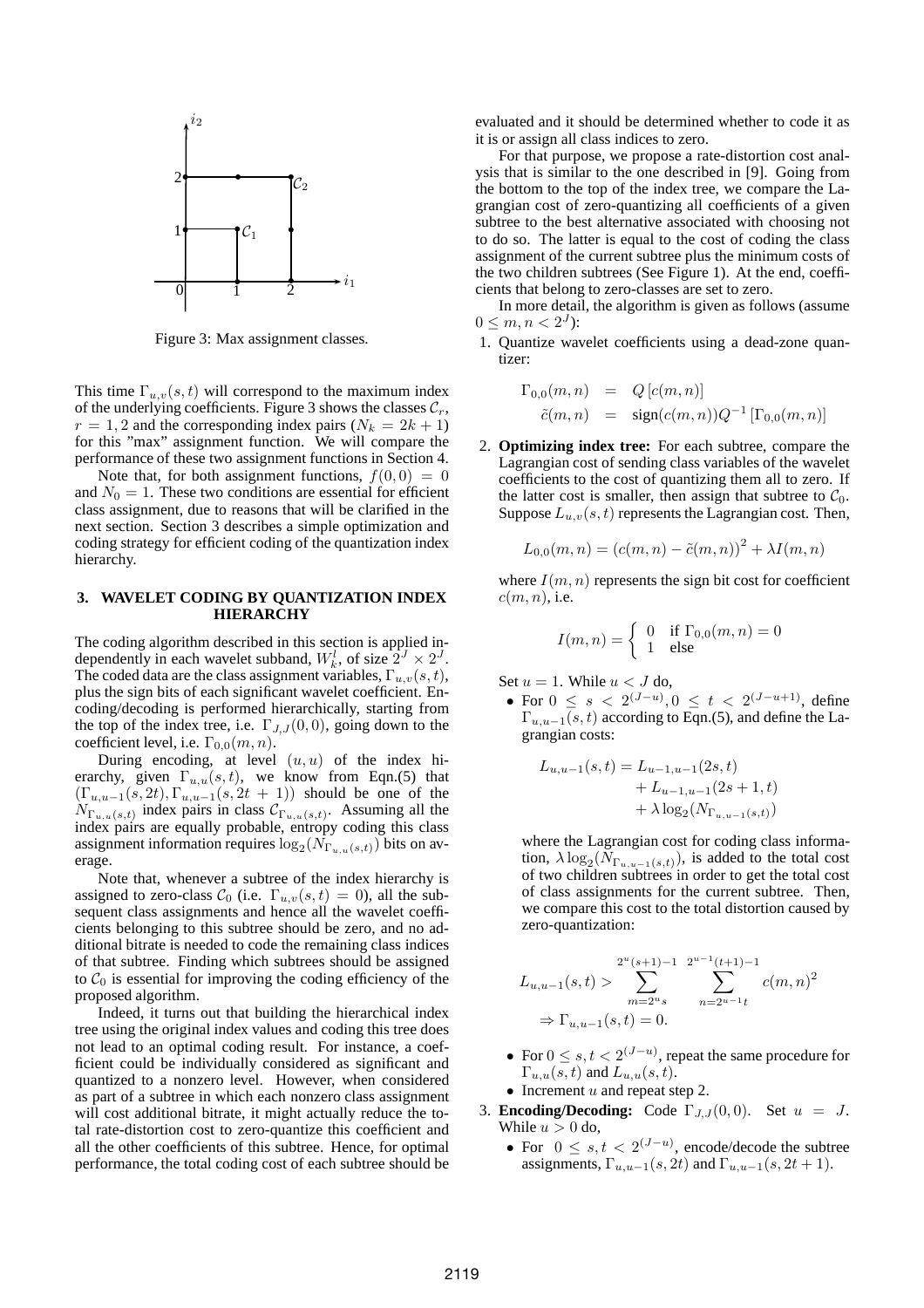Table 1: PSNR comparison of different coders.

| Lena       | PSNR (dB) |  |            |       |              |      |
|------------|-----------|--|------------|-------|--------------|------|
| Rate (bpp) | НIС       |  | SPHE SPIHT |       | <b>EBCOT</b> | EZBC |
| .UU        |           |  |            | 40.52 | 40.55        |      |
| 0.50       |           |  |            | 37.36 | .43          |      |
|            |           |  |            |       |              |      |

| Goldhill   | PSNR (dB) |       |                |         |                   |       |
|------------|-----------|-------|----------------|---------|-------------------|-------|
| Rate (bpp) | HIC –     |       | SPHE SPIHT SFO |         | <b>EBCOT EZBC</b> |       |
|            | -36.90    | 36.85 | 36.55          | - 36.70 | -36.75            | 36.90 |
| 0.50       |           | 33.37 | 33.13          | 33.37   | -33.38            | 33.47 |
|            |           |       |                |         |                   |       |

| Barbara   | PSNR (dB) |  |                   |     |              |         |
|-----------|-----------|--|-------------------|-----|--------------|---------|
| Rate (bpp | HIC –     |  | <b>SPHE SPIHT</b> | SFO | <b>EBCOT</b> | TEZBC.  |
| ,,,,      | 37.05     |  |                   |     | -37.38       | 37.28   |
| (1.50     |           |  |                   |     | 32.5U        | 32. I.S |
|           |           |  |                   |     |              |         |
|           |           |  |                   |     |              |         |

- For  $0 \leq s < 2^{(J-u)}, 0 \leq t < 2^{(J-u+1)}$ , encode/decode the subtree assignments,  $\Gamma_{u-1,u-1}(2s,t)$  and  $\Gamma_{u-1,u-1}(2s+1,t)$ .
- Decrement  $u$  and repeat step 3.
- 4. Code the sign information if  $\Gamma_{0,0}(m,n) > 0$ . At the end of encoding/decoding, we reconstruct the decoded wavelet coefficients:

$$
\tilde{c}(m,n) = \text{sign}(c(m,n))Q^{-1}\left[\Gamma_{0,0}(m,n)\right]
$$

In the algorithm,  $q$  and  $T$  are chosen as the optimal quantization step size and the optimal dead-zone interval size, respectively, for best rate-distortion performance for a given Lagrangian multiplier  $\lambda$ . For a given bitrate, optimal  $\lambda$  is found using the convex bisection algorithm of [11].

Arithmetic coding is used to code the class assignment variables  $\Gamma_{u,v}(s,t)$ . The index tree provides a natural context for adaptive arithmetic coding. The coding model of each class  $\mathcal{C}_{\Gamma_{u,v}(s,t)}$  is adapted based on the corresponding number of index pairs,  $N_{\Gamma_{u,v}(s,t)}$ , and the level of the tree, i.e.  $(u, v)$  pair. Note that, the output bitrate of the arithmetic coder turns out to be only slightly better than the entropy estimate assuming equally probable index pairs. In other words, it is justified to use the self-information  $\log_2(N_{\Gamma_{u,v}(s,t)})$  for estimating the bitrate required to code class assignments.

While decoding the final index tree, once the algorithm reaches to a subtree in "zero-class" (Γ<sub>u,v</sub> $(s, t) = 0$ ), all the coefficients that belong to that subtree are set to zero and no further bitrate is spent for coding the remaining class indices of the subtree. Therefore, the Lagrangian cost analysis to determine the subtrees in "zero-class" is essential for achieving successful coding results.

#### **4. SIMULATIONS**

Hierarchical index coder is implemented using 9/7 biorthogonal linear phase filter pair in a 6-level dyadic decomposition. Same q and T are used in all subbands. Optimal q and T are chosen among the set  $\{t : t = 0.1k\pi, k = 1, 2, ..., 150\}.$ Low-pass subband is arithmetic coded, after applying an  $(8 \times 8)$  DCT, using optimal scalar quantizer for a given  $\lambda$ .

In Table 1, the performance of the index coder is compared to that of some of the best performing coders in the literature, including SPHE [10], SPIHT [3], SFQ [2], EBCOT

Table 2: PSNR results for HIC using circular and max assignment functions.

| HІC        | $PSNR$ (dB) |       |          |       |         |         |
|------------|-------------|-------|----------|-------|---------|---------|
|            | Lena        |       | Goldhill |       | Barbara |         |
| Rate (bpp) | Max         | Circ. | Max      | Circ. | Max     | Circ.   |
| ,,,,       |             |       | 36.88    | 36.YU |         | $370 -$ |
| ו זר ו     |             | 37.43 |          | 33.43 |         |         |
|            |             |       |          |       |         |         |



Figure 4: Comparison of bitrates for max and circular assignments (highest frequency bands of *Lena* at 1 bpp).

[12] and EZBC [6]. *Lena*, *Goldhill* and *Barbara* images are used for comparison. All results are for the 9/7 filter pair. In this first set of simulations, the index coder is using the circular assignment function.

The hierarchical index coder, called as HIC in Table 1, outperforms SPHE, SPIHT and SFQ, and is as good as EBCOT and EZBC in most cases. Except for *Barbara*, the performance of HIC is better than that of EBCOT, which is the algorithm used in JPEG2000 standard. Note that, EBCOT uses sophisticated contextual models which can adapt well to the local frequency content of textured regions in images such as *Barbara*. Considering the simplicity of the coding choices we have made in the index coder, these results are rather encouraging for our future efforts in developing highly efficient and adaptive coding methods based on the index assignment functions.

Next, the performance of max assignment function is evaluated. Table 2 shows PSNR results of HIC using both max and circular assignment functions. With max function, PSNR is almost the same as that of circular assignment for all the tested sequences. Figure 4 plots the percentage of bitrate spent at different levels of the index hierarchy  $(\text{lev} = u + v)$  for the highest frequency subbands of *Lena* at 1 bpp. The dotted line shows the ratio of the bitrates for max assignment and circular assignment at different levels. Since  $\max(i_1, i_2) \leq \left\lfloor \sqrt{i_1^2 + i_2^2} + 0.5 \right\rfloor$ , the class assignment values  $\Gamma_{u,v}(s,t)$  of max function become increasingly smaller at higher levels of the hierarchy. Therefore, the bitrate spent at upper levels are comparably smaller (i.e. the ratio is less than 1) when max class assignment is used. On the other hand, since  $N_r$  for max assignment is generally greater than  $N_r$  for circular assignment at equal values of r (see Figures 2 and 3), a higher bitrate is spent to code the lowest levels of